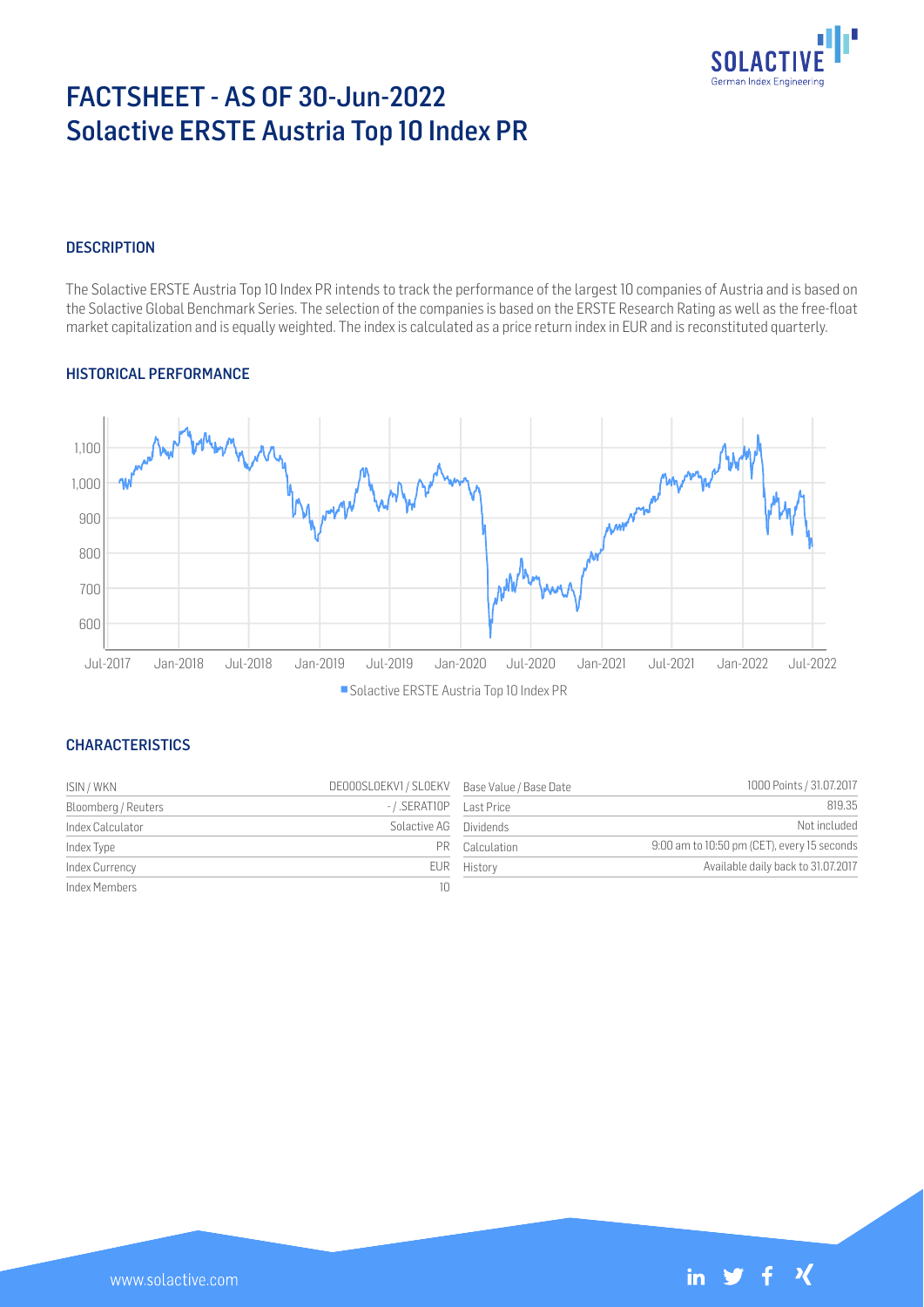

### FACTSHEET - AS OF 30-Jun-2022 Solactive ERSTE Austria Top 10 Index PR

### **STATISTICS**

| <b>EUR</b>         | 30D        | 90D        | 180D       | 360D                  | <b>YTD</b> | Since Inception       |
|--------------------|------------|------------|------------|-----------------------|------------|-----------------------|
| Performance        | $-15.16%$  | $-13.68\%$ | $-23.23\%$ | $-19.40\%$            | $-23.23\%$ | $-18.06%$             |
| Performance (p.a.) |            |            |            |                       |            | $-3.97%$              |
| Volatility (p.a.)  | 30.12%     | 27.26%     | 30.05%     | 23.88%                | 30.05%     | 20.98%                |
| High               | 965.71     | 977.75     | 1136.02    | 1136.02               | 1136.02    | 1157.30               |
| Low                | 813.12     | 813.12     | 813.12     | 813.12                | 813.12     | 559.38                |
| Sharpe Ratio*      | $-2.85$    | $-1.63$    | $-1.36$    | $-0.80$               | $-1.36$    | $-0.16$               |
| Max. Drawdown      | $-15.80\%$ | $-16.84%$  | $-28.42%$  | $-28.42%$             | -28.42%    | $-51.67%$             |
| VaR 95 \ 99        |            |            |            | $-46.5\%$ \ $-71.3\%$ |            | $-33.1\%$ \ $-58.2\%$ |
| CVaR 95 \ 99       |            |            |            | $-62.7\%$ \ $-91.1\%$ |            | $-52.9\%$ \ $-94.6\%$ |

\* Up to 31 December 2021, ex-post Sharpe ratios use as input for the risk free rate term the London Inter-Bank Offered rates in the respective currencies of the index and at a term equal to the observation period. From 3 J 2022 onwards, Sharpe ratios will be / are calculated using as reference risk free rate input the overnight replacement rate for these currencies, namely SONIA (for GBP), SOFR (for USD) and EURIBOR Overnight (for EUR).

COMPOSITION BY CURRENCIES



## COMPOSITION BY COUNTRIES



## TOP COMPONENTS AS OF 30-Jun-2022

| Company                                | Ticker                | Country | Currency   | Index Weight (%) |
|----------------------------------------|-----------------------|---------|------------|------------------|
| AUSTRIA TECHNOLOGIE & SYSTEMTECHNIK AG | ATS AV Equity         | AT      | <b>EUR</b> | 11.68%           |
| ANDRITZ AG                             | <b>ANDR AV Equity</b> | AT      | <b>EUR</b> | 10.65%           |
| DIE RAIFFFISEN BANK INTERNATIONAL AG   | <b>RBI AV Equity</b>  | AT      | <b>EUR</b> | 10.64%           |
| UNIOA INSURANCE GROUP AG               | UQA AV Equity         | AT      | <b>EUR</b> | 10.43%           |
| VIENNA INSURANCE GROUP AG              | VIG AV Equity         | AT      | <b>EUR</b> | 10.41%           |
| OMV AG                                 | <b>OMV AV Equity</b>  | AT      | <b>EUR</b> | 10.30%           |
| I FN7ING AG                            | LNZ AV Equity         | AT      | <b>EUR</b> | 9.99%            |
| VOESTAL PINE AG                        | <b>VOE AV Equity</b>  | AT      | <b>EUR</b> | 9.14%            |
| WIENERBERGER AG                        | WIE AV Equity         | AT      | <b>EUR</b> | 8.57%            |
| AMS-OSRAM AG                           | <b>AMS SE Equity</b>  | AT      | CHF        | 8.19%            |